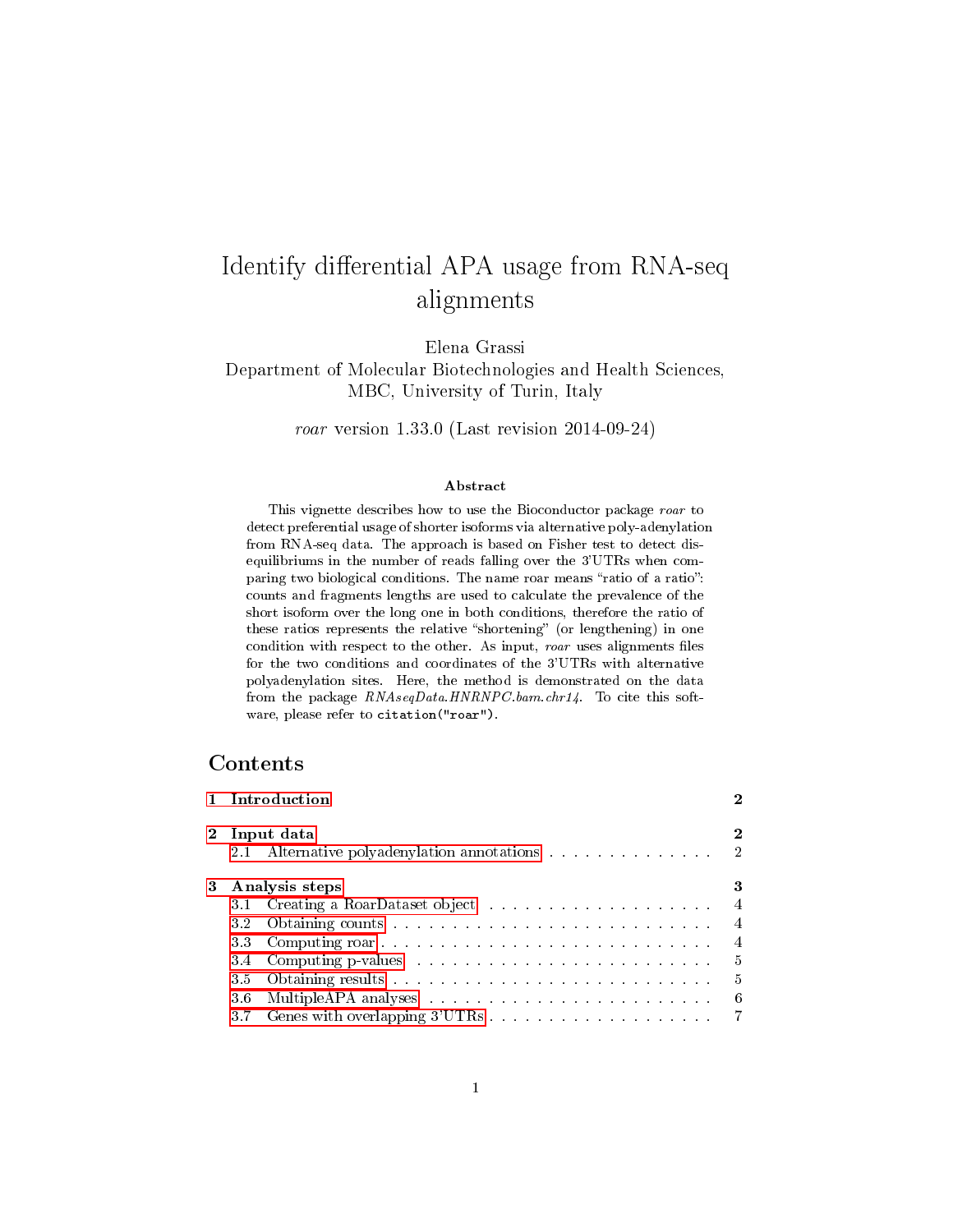| 4 Appendix |  |  |  |
|------------|--|--|--|
|            |  |  |  |

# <span id="page-1-0"></span>1 Introduction

The alternative polyadenylation mechanism at the basis of the existence of short and long isoforms of the same gene is reviewed in Elkon et al [\[2\]](#page-8-0). For the relevance of this phenomenon to development and cancer see [\[6,](#page-9-0) [5,](#page-9-1) [4\]](#page-9-2).

## <span id="page-1-1"></span>2 Input data

A roar analysis starts from some alignments, obtained via standard RNAseq experiments and data processing. It is possible to build a RoarDataset object giving its constructor two lists of bam les obtained from samples of the two conditions to be compared or to use another constructor that takes directly two lists of GAlignments.

#### <span id="page-1-2"></span>2.1 Alternative polyadenylation annotations

The other information needed to build a *RoarDataset* object are 3'UTRs coordinates (with canonical and alternative polyadenylation sites) for the genes that one wants to analyze - these could be given using a gtf file or a GRanges object.

The gtf file should have an attribute (*metadata column* for the *GRanges* object) called "gene id" that ends with " PRE" or " POST" to address respectively the short and the long isoforms.

An element in the annotation is considered "PRE" (i.e. common to the short and long isoform of the transcript) if its gene id ends with "PRE". If it ends with "POST" it is considered the portion present only in the long isoform. The prefix of gene id should be a unique identifier for the gene and each identifier has to be associated with only one " PRE" and one " POST", leading to two genomic regions associated to each gene\_id.

The gtf can also contain an attribute (*metadata column* for the *GRanges* object) that represents the lengths of PRE and POST portions on the transcriptome. If this is omitted the lengths on the genome are used instead (this will results in somewhat inaccurate length corrections for genes with either the PRE or the POST portion comprising an intron). Note that right now every gtf entry (or none of them) should have it.

In the package we added a file (examples/apa.gtf) that follows these directives: it is build upon the hg19 human genome release using PolyA\_DB ([\[1\]](#page-8-1)) version 2 to obtain coordinates of alternative polyadenylation (from now on addressed as APA) sites. Every gene with at least one APA site is considered; their longest transcript is used to get the "classical" polyadenylation syte (canonical end of the longest transcript stored in UCSC) and the most proximal (with respect to the TSS, that is the farther to the canonical end of the transcript; but preferring sites still in the 3'UTR) reported APA site found in PolyA\_DB is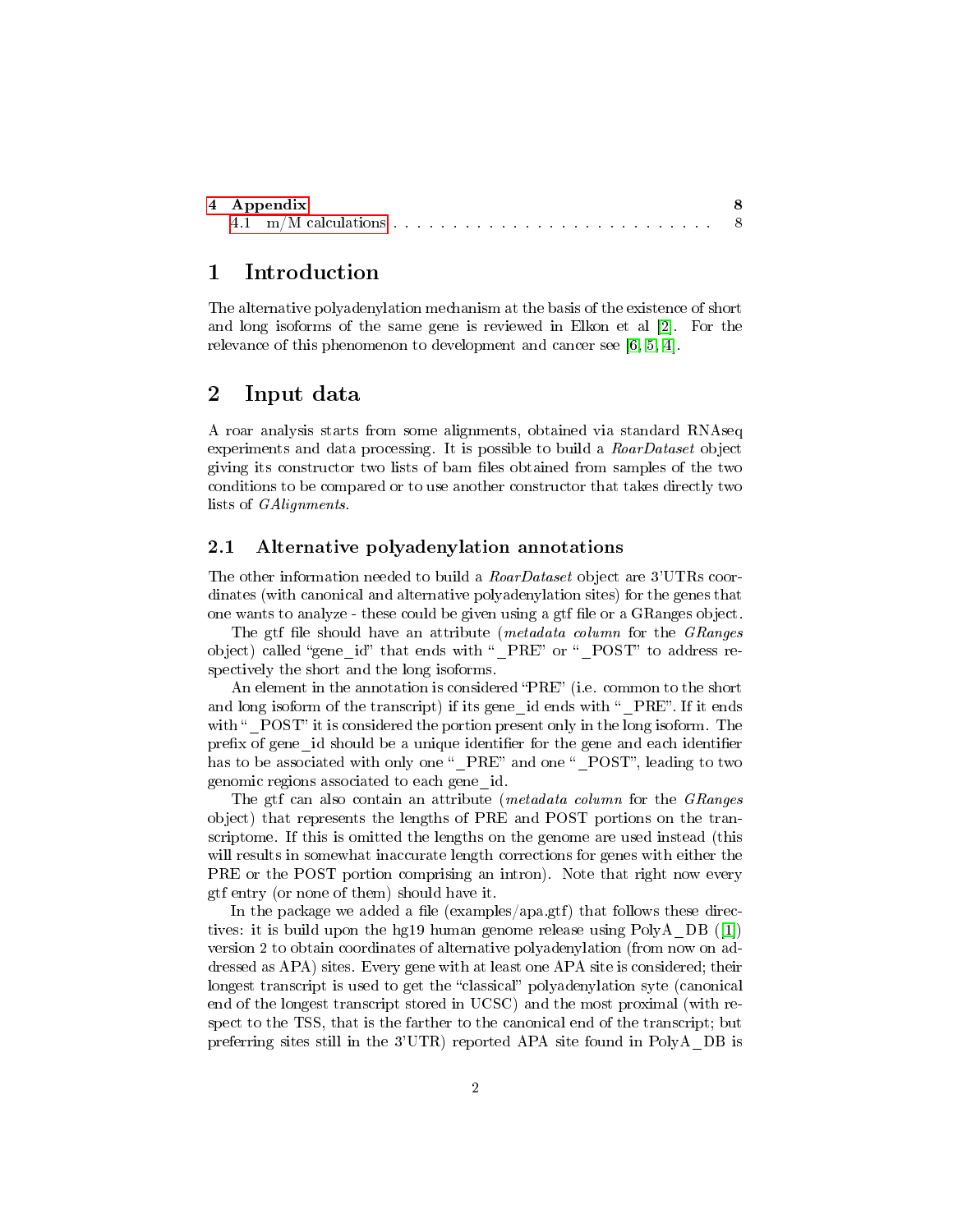used to define the end of the short isoform. Therefore we define the "PRE" portion as the stretch of DNA starting from the beginning of the exon containing (or proximal to) the APA site and ending at the site position, while the POST portion starts there and ends at the canonical transcript end. Using only the nearest exon to the APA site and not the entire transcript to define the short isoform avoids spurious signals deriving from other alternative splicing events.

To summarize the package requirements are: every entry in the gtf should have an attribute called "gene id" formed by a prefix representing unique gene identifiers and a suffix. The suffix defines if the given coordinates refer to the portion of this gene common between the short and the long isoform  $($ "  $PRE$ ") or to the portion pertaining only to the long isoform  $($ " POST"). Every gene identifier must appear two (and only two) times in the gtf, one with the suffix "\_PRE" and one with "\_POST". An example of how PRE and POST are defined is reported in Figure [1.](#page-2-1)



<span id="page-2-1"></span>Figure 1: An example of PRE/POST portions definition

# <span id="page-2-0"></span>3 Analysis steps

The suggestion is to use one of the two wrapper scripts (roarWrapper or roar-*Wrapper chrBychr*) or at least follow their tracks. The principal steps of the analysis are performed by different methods that receive a  $RoarDataset$  object as an argument and returns it with the needed step performed. It is also possible to call directly the methods to get the results (eg. *totalResults*), in this way all the preceding steps will be performed automatically.

Loading and handling alignments data require a lot of memory: if you have small datasets (up until 2.5Gb, 58.5 million reads with a length of 50 bp) 4 Gb of RAM will be more than sufficient (peak memory usage, gotten via the ps command with the keyword rss, when comparing two samples of 2.5Gb: 1.3Gb) and you can use the roarWrapper script. For bigger datasets (eg. 20Gb, 413 million reads with a length of 101bp) you will have to split your alignments in small chunks: roarWrapper\_chrBychr works on single chromosomes.

Please note than when working in this way FPKM values returned by  $fpkm$ -Results will be different from those obtained with the analysis performed using a single  $R\text{ oar}(D\text{ at }a$  as  $e$  on the whole alignments - in this case you can extract counts with *countResults* and knit together real FPKM values afterwards, if you need them (roarWrapper\_chrBychr does this).

In the following sections we will show an example of this package usage on the  $RNAseqData. HNRNPC.bam. chr14$  package data and the annotation given in the package itself.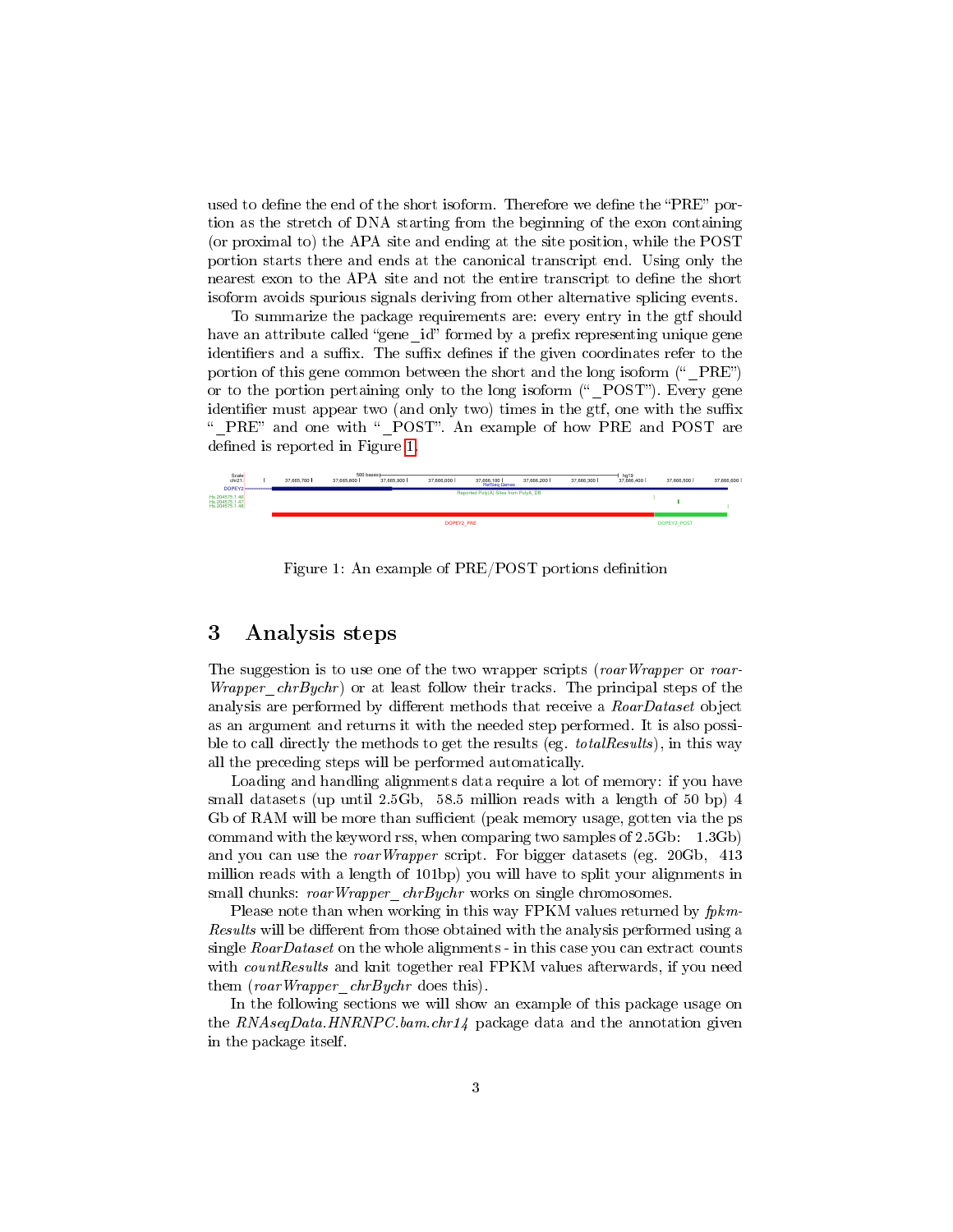#### <span id="page-3-0"></span>3.1 Creating a RoarDataset object

The analysis begins by creating a *RoarDataset* object that holds the alignment data (4 HNRNPC ko samples and 3 control samples) and the annotation regarding 3'UTRs coordinates.

```
> library(roar)
> library(rtracklayer)
> library(RNAseqData.HNRNPC.bam.chr14)
> gtf <- system.file("examples", "apa.gtf", package="roar")
> # HNRNPC ko data
> bamTreatment <- RNAseqData.HNRNPC.bam.chr14_BAMFILES[seq(5,8)]
> # control (HeLa wt)
> bamControl <- RNAseqData.HNRNPC.bam.chr14_BAMFILES[seq(1,3)]
> rds <- RoarDatasetFromFiles(bamTreatment, bamControl, gtf)
```
#### <span id="page-3-1"></span>3.2 Obtaining counts

This is the first step in the Roar analysis: it counts reads overlapping with the PRE/POST portions defined in the given gtf/GRanges annotation. Reads of the given bam are accounted for with the following rules:

- 1. reads that align on only one of the given features are assigned to that feature, even if the overlap is not complete
- 2. reads that align on both a PRE and a POST feature of the same gene (spanning reads) are assigned to the POST one, considering that they have clearly been obtained from the longer isoform

If the alignments were derived from a strand-aware protocol it is possible to consider strandness when counting reads using the stranded=TRUE argument; in this case we use FALSE as long as we don't want to consider strandness.

> rds <- countPrePost(rds, FALSE)

#### <span id="page-3-2"></span>3.3 Computing roar

This is the second step in the Roar analysis: it computes the ratio of prevalence of the short and long isoforms for every gene in the treatment and control condition  $(m/M)$  and their ratio, roar, that indicates if there is a relative shortening-lengthening in a condition versus the other one (the choice of calling them "treatment" and "control" is simply a convention and reflects the fact that to calculate the roar the m/M of the treatment condition is used as the numerator). For details about the m/M calculations see section [4.](#page-7-0)

A roar  $> 1$  for a given gene means that in the treatment condition that gene has an higher ratio of short vs long isoforms with respect to the control condition (and the opposite for roar  $\langle 1 \rangle$ ). Negative or NA m/M or roar occurs in not definite situations, such as counts equal to zero for PRE or POST portions. If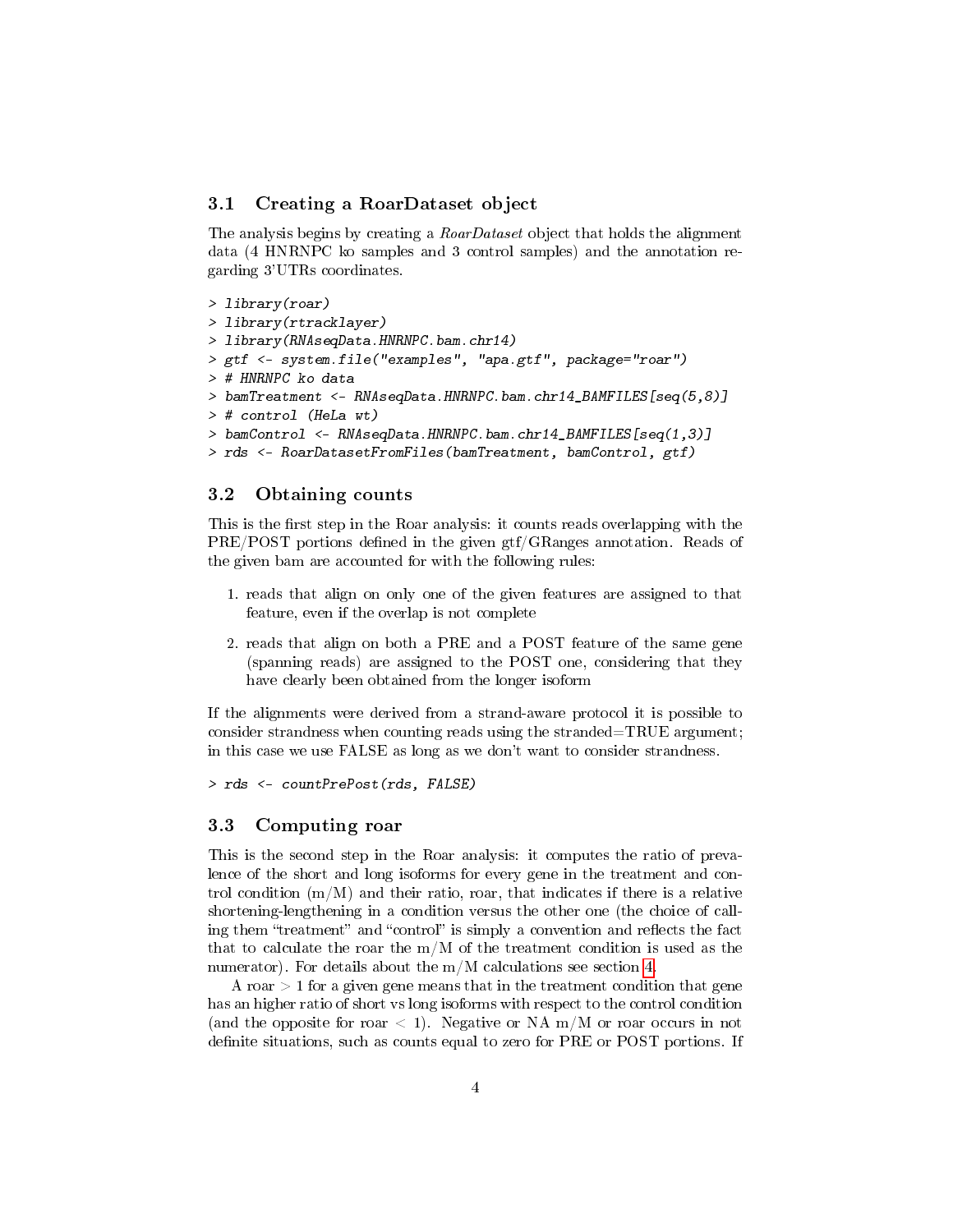for one of the conditions there is more than one sample, like in this example that has four and three samples for the two conditions, then calculations are performed on average counts.

> rds <- computeRoars(rds)

#### <span id="page-4-0"></span>3.4 Computing p-values

This is the third step in the Roar analyses: it applies a Fisher test comparing counts falling on the PRE and POST portion in the treatment and control conditions for every gene. If there are multiple samples for a condition every combination of comparisons between the samples lists is considered - for example in this case we have four and three samples, therefore it will calculate 12 p-values.

```
> rds <- computePvals(rds)
```
Computing all samples pairing is not the preferrable choice when a paired experimental design exists: in this case only the correct pairs between control and treatment samples should be compared with the Fisher test; then their p-values can be combined following the Fisher method ([\[3\]](#page-8-2)) because we have different independent tests on the same null hypothesis. For these situations there is an alternative way to obtain the p-values:  $computePairedPvals$ , which require the user to specify as arguments not only the RoarDataset object but also two vectors containining the ordered samples for treatment and control see the related man page for details.

#### <span id="page-4-1"></span>3.5 Obtaining results

There are various functions aimed at extracting results from a RoarDataset; the first one is  $totalResults$ :

```
> results <- totalResults(rds)
```
It returns a dataframe with gene—id as rownames and several columns: "mM\_treatment", "mM\_control", "roar", "pval" and a number of columns called "pvalue  $X$  Y" (when there are multiple samples for at least one condition, X refers to the treatment samples and Y to the control ones). The first two columns have the value of the ratio showing the relative abundance of the short isoform with respect to the long one in the treatment (or control) condition, the third one represents the roar and it's bigger than one when the shorter isoform is relatively more expressed in the treatment condition (and the other way around when it's smaller than one). The pval column stores the results of the Fisher tests when both conditions have a single sample, while the multiplication of all the possible combinations p-values for un-paired multiple samples analysis or the combined p-values following the Fisher method if computePairedPvals has been used.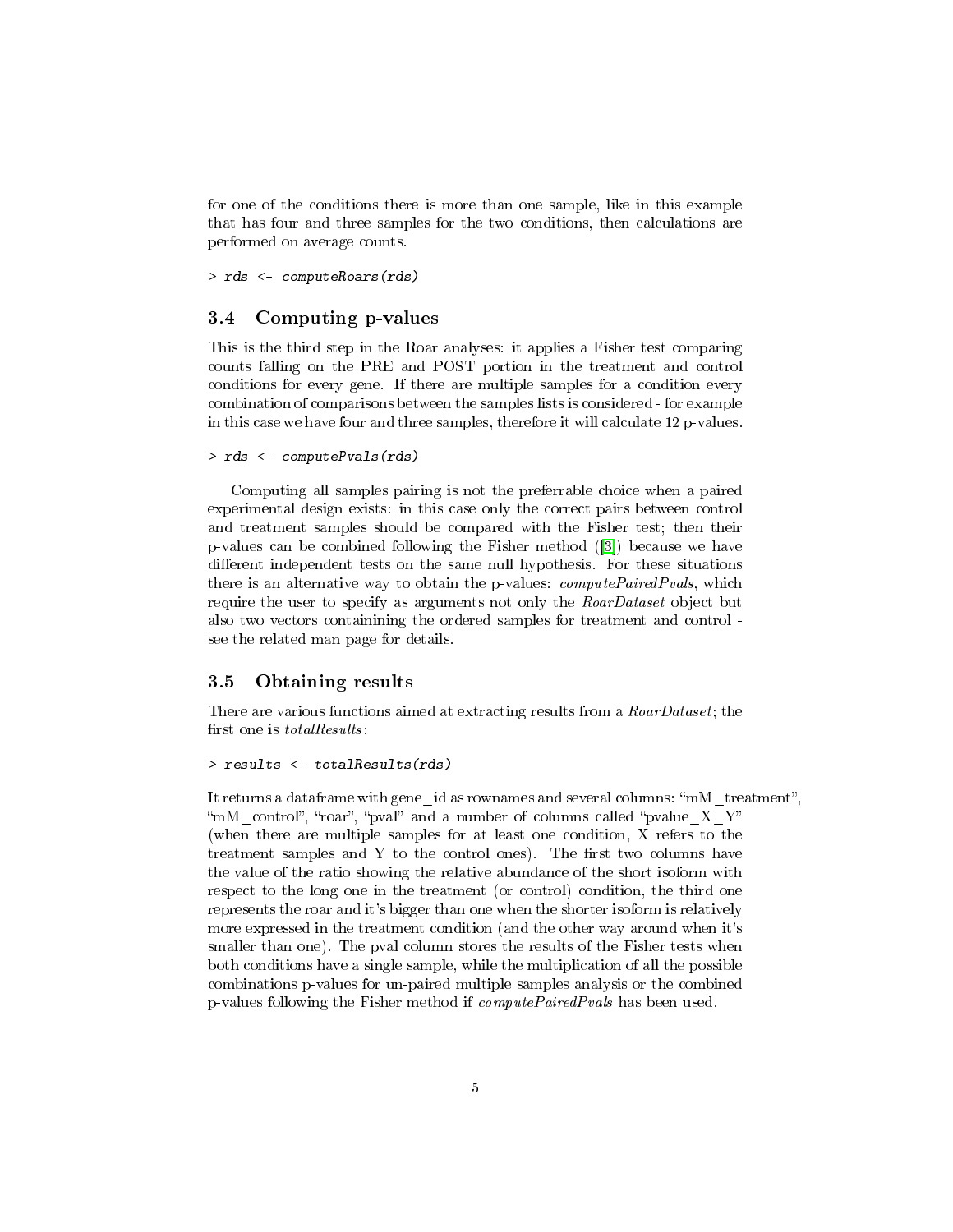In this case for example there will be columns "pvalue\_1\_1" up to "pvalue\_4\_3". the first number represents the number of the considered sample for the treatment condition, while the second for the control one (the samples are considered in the same order given in the lists passed to the RoarDataset constructors).

All other functions are simply helper functions: *fpkmResults* adds columns "treatmentValue" and "controlValue" representing the level of expression of the relative gene in the two conditions, while countResults puts in that columns the number of reads that were counted on the PRE portion of genes.

 $standardFilter$  get a parameter with a cutoff for the FPKM value and selects only genes with an expression higher than that and without any NA/Inf value for  $m/M$  or roar (deriving from not definite situations with counts equal to zero). pvalueFilter further selects only genes with a Fisher test pvalue smaller than the given cutoff in the single sample case, while if more than one sample has been given for one condition it adds a column named "nUnderCutoff" that stores the number of p-values that are smaller than the given cutoff. It is worth noting that all the p-values are nominal with this method, while *pvalueCorrectFilter* applies an user requested multiple correction procedure (after FPKM filtering) for single sample or paired (that is when *computePairedPvals* has been used) analyses and filters with the given cutoff on these corrected value (for un-paired multiple samples design this does exactly the same as  $pvalueFilter$ ).

For example in our case we can see how many genes have a pvalue under 0.05 in every comparisons in this way:

```
> results_filtered <- pvalueFilter(rds, fpkmCutoff=-Inf,
                                   pvalCutoff=0.05)> nrow(results_filtered[results_filtered$nUnderCutoff==12,])
```
#### [1] 2

Note that for FPKM we used -Inf as a cutoff because in this case we didn't want to filter out genes considering their expression values (and because we used only partial alignments deriving from a single chromosome, thus the usual FPKM cutoff are not directly applicable).

Another thing to point out is that the FPKM values derive from the total reads falling over the genes given in the annotation, therefore when doing the analysis "stepwise" (eg. with roarWrapper\_chrByChr) their values will be different than those obtained performing the analysis all together. countResults could be used in this situations to save single steps counts and then calculate "whole" FPKM values.

#### <span id="page-5-0"></span>3.6 MultipleAPA analyses

In order to allow users to efficiently study polyadenylation for gene harbouring more than one alternative polyadenylation site with a single analysis we have developed the RoarDatasetMultipleAPA class. A MultipleAPA analysis computes several roar values and p-values for each gene: one for every possible combinations of APA-canonical end of a gene (i.e. the end of its last exon).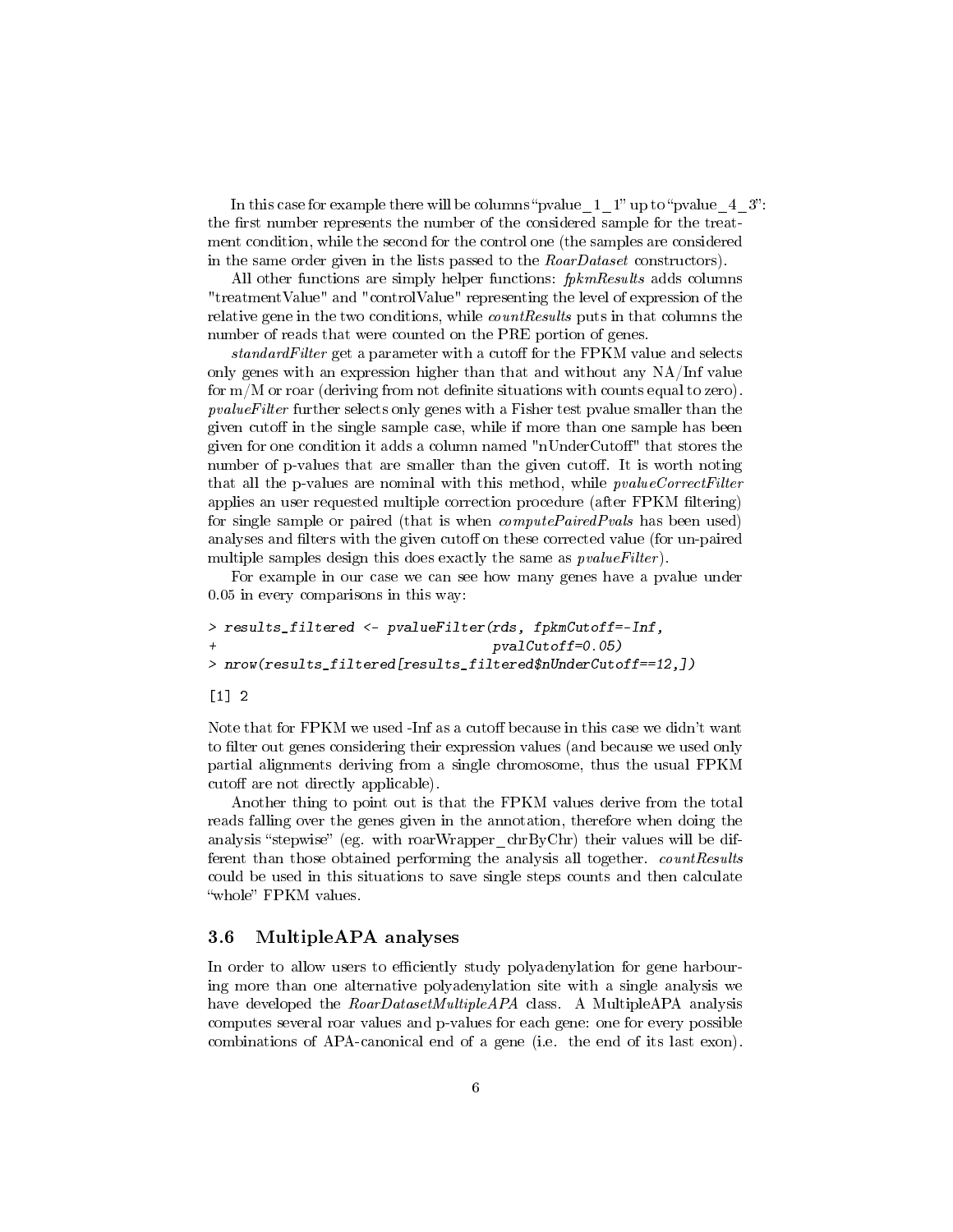This is more efficient than performing several different "standard" roar analyses choosing the PRE and POST portions corresponding to different APAs because reads overlaps are computed only once.

The gtf or *Granges* used for this kind af analyses are different from the ones described previously: they should containing a suitable annotation of alternative APA sites and gene exonic structure. Minimal requirements are: attributes (metadata columns for Granges) called "gene", "apa" and "type." APA should be single bases falling over one of the given genes and need to have the metadata column "type" equal to "apa" and the "apa" column with unambiguous ids and the corresponding gene id pasted together with an underscore. The "gene" metadata columns for these entries should not be initialized. All the studied gene exons need to be reported, in this case the metadata column "gene" should contain the gene id (the same one reported for each gene APAs) while "type" should be set to "gene" and "apa" to NA. All apa entries assigned to a gene should have coordinates that falls inside it and every gene that appears should contain at least one APA.

Annotation files that follow these rules can be found at  $https://github.com/20151600$  $https://github.com/20151600$ . [com/vodkatad/roar/wiki/Identify-differential-APA-usage-from-RNA-seq-alignments.](https://github.com/vodkatad/roar/wiki/Identify-differential-APA-usage-from-RNA-seq-alignments) From the user point of view the steps needed to perform a multipleAPA analysis are exactly the same of the standard one, the only difference lies in the output of methods that report results as long as in this case we have more than a single roar value for each gene. The details are reported in the corresponding man pages.

#### <span id="page-6-0"></span>3.7 Genes with overlapping 3'UTRs

When two genes overlap reads that align on the shared coordinates could not be assigned to either of them in a straightforward way - in the single APA analyses we discard those reads while for technical reasons in the multiple APA analyses we perform the alignment separately for genes on the plus and minus strand, thus the reads that overlap genes on different strands will be counted for all of them, while those on genes on the same strand will be correctly discarded. In order to overcome this problem in the multipleAPA analyses it is possible to filter the gtf or *Granges* annotation used before creating the *RoarDatasetMultipleAPA* object removing all genes with overlapping portions.

Note that for the single APA analyses roar alignment procedure could detect overlaps only between the given PRE and POST portions and therefore possible overlaps with other portions of genes are not considered - again it is possible to filter the used annotations beforehand.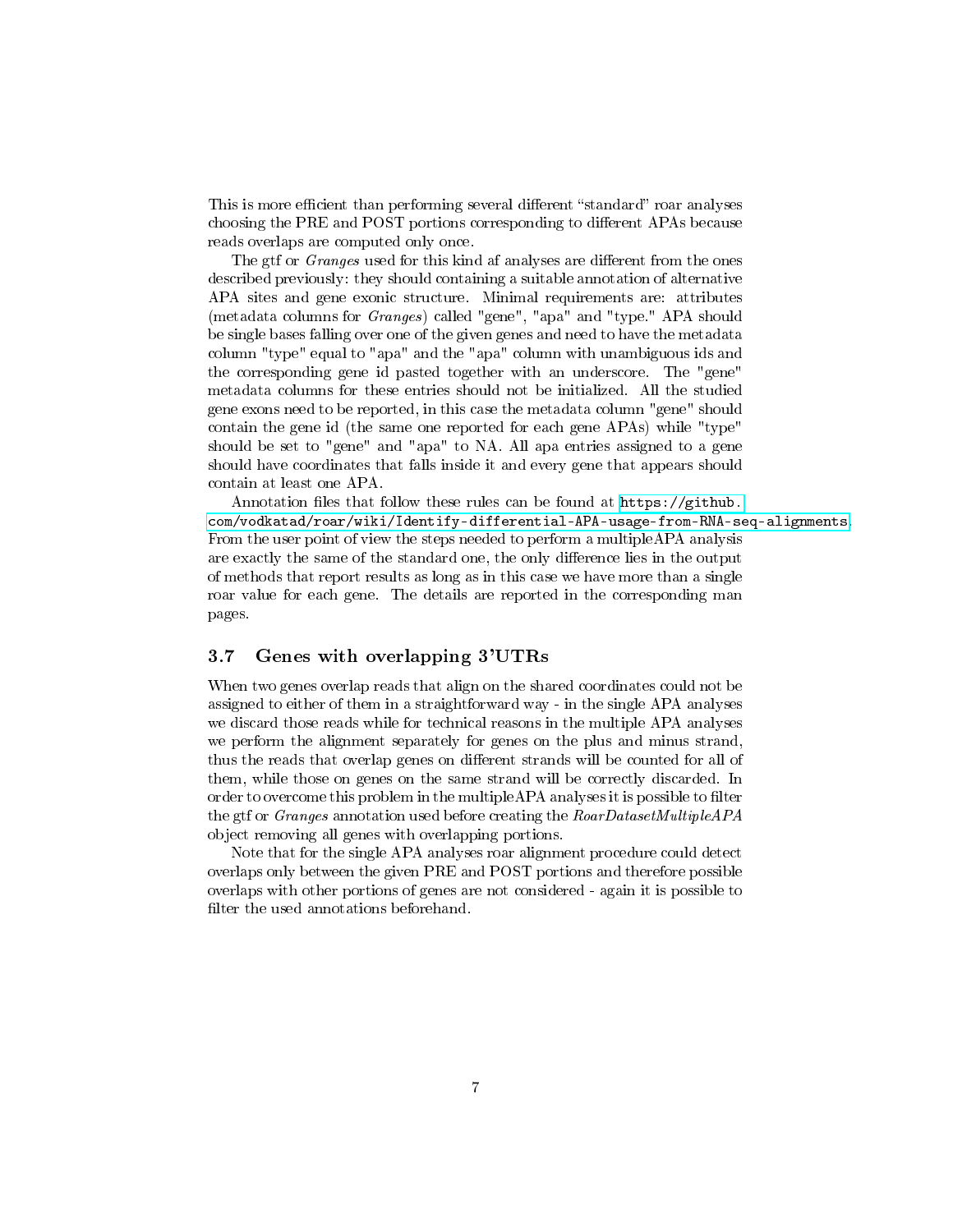# <span id="page-7-0"></span>4 Appendix

#### <span id="page-7-1"></span>4.1 m/M calculations

To correctly evaluate the quantities ratios of the short and long isoforms counts of the reads falling over the two transcript portions (as previously defined: PRE is the portion common between the two isoforms, while POST is the one present only in the longer transcript) should be accounted for considering the fact that those falling over PRE could have been obtained from both isoforms while the others falling on POST derive exclusively from the longer one; another more trivial question that has to be addressed is that reads fall with larger frequencies on longer stretches of RNA.

We can say that the total number of reads falling over a transcript in its entirety  $(N)$  derives from the relative abundance of the two isoforms and their potential of generating reads; that is:  $N = \epsilon_M M + \epsilon_m m$  where m is the quantity of the short isoform, M of the long one and  $\epsilon$  identifies their efficiency in generating reads.

Assuming the equiprobability of reads distribution (that is each nucleotide has the same probability of finding itself in a read) the efficiency in generating reads of the two isoforms is related to their lengths (with the addition of a constant of proportionality  $k$ ):

$$
\epsilon_M = k(l_{PRE} + l_{POST})
$$

 $\epsilon_m = k(l_{PRE})$ 

Defining  $l_{PRE}$  as the length of the PRE portion and  $l_{POST}$  as the length of the POST we can now obtain the number of reads falling on the two portions as:

$$
\#r_{PRE} = \epsilon_M M \left( \frac{l_{PRE}}{l_{PRE} + l_{POST}} \right) + \epsilon_m m
$$

and:

$$
\#r_{POST} = \epsilon_M M(\frac{l_{POST}}{l_{PRE} + l_{POST}})
$$

These two equations reflect the fact that all the reads deriving from the short isoform  $(\epsilon_m m)$  fall on the PRE portion while the ones deriving from the long one are distributed over the PRE and POST portions depending on their lengths.

We can now setup a system of equations aimed at obtaining the  $m/M$  value in terms of the numbers of reads falling over the two portions and their lengths.

We start from: 
$$
\begin{cases} \#r_{PRE} = \epsilon_M M(\frac{l_{PRE}}{l_{PRE} + l_{POST}}) + \epsilon_m m \\ \#r_{POST} = \epsilon_M M(\frac{l_{POST}}{l_{PRE} + l_{POST}}) \end{cases}
$$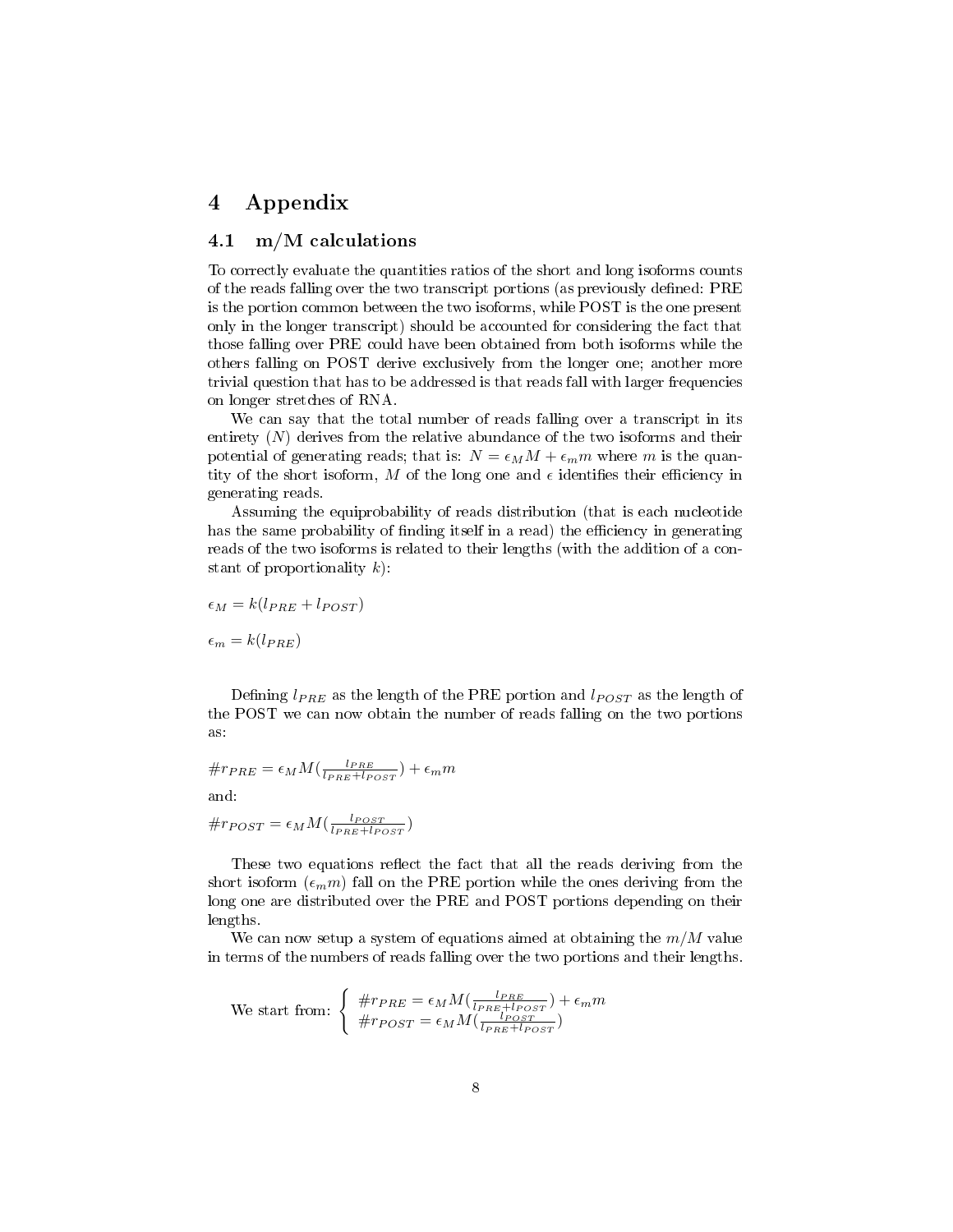Then with simple algebraic steps the system can be solved yielding the formula to obtain  $m/M$  using only read counts and lengths:

$$
m/M = \frac{l_{POST} \# r_{PRE}}{l_{PRE} \# r_{POST}} - 1
$$

As a simple emblematic case suppose that the PRE and POST portions have the same lengths and that the short and long isoforms are in perfect equilibrium (i.e. they are present in a cell in equal numbers). In this situation we will find on the PRE portion two times the number of reads falling on the POST one because half of them will derive from the long isoforms and the other half from the short ones. In this case the equation correcly gives us an  $m/M$  equal to 1.

In the previous discussion we have ignored reads falling across the PRE/POST boundaries. As long as they can derive only from the long isoform it is reasonable to assign them to  $\#r_{POST}$ .

Portion lengths should be corrected to keep in consideration read lengths and the just cited assignment to POST of the spanning reads, therefore:

 $l'_{PRE} = l_{PRE}$  $l'_{POST} = l_{POST} + readLength - 1$ 

Normally we should have added readLength to both the lengths but in this case we do not expect reads to fall after the POST portion (that is the end of transcripts) and thus we only have to correct for the spanning reads. We do not subtract the same value from  $l_{PRE}$  as long as in theory we could expect reads to fall at its 5' (i.e. reads falling across that exon and the previous one or those from still unspliced transcripts).

These corrected lengths are those used for the  $m/M$  calculations.

## References

- <span id="page-8-1"></span>[1] Y. Cheng, R. M. Miura, and B. Tian. Prediction of mRNA polyadenylation sites by support vector machine. Bioinformatics,  $22(19)$ :2320-2325, October 2006.
- <span id="page-8-0"></span>[2] Ran Elkon, Alejandro P. Ugalde, and Reuven Agami. Alternative cleavage and polyadenylation: extent, regulation and function. Nature Reviews Genetics,  $14(7)$ : 496-506, June 2013.
- <span id="page-8-2"></span>[3] R.A. Fisher. Statistical methods for research workers. Edinburgh Oliver & Boyd, 1925.